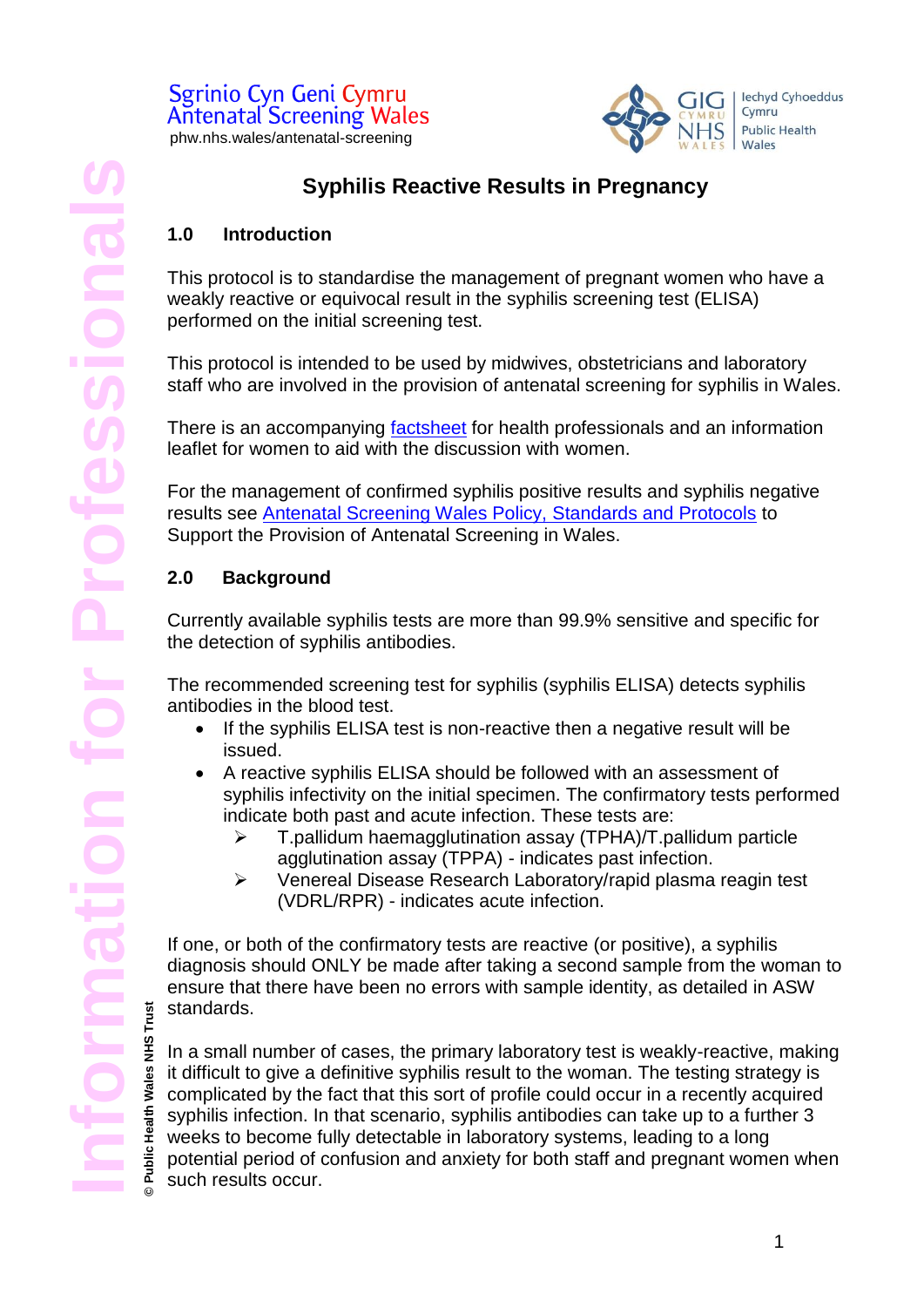However a recently acquired syphilis infection in pregnancy is an extremely rare event in Wales and the vast majority of these reactive results will be "false positives". In order to manage women with these results safely, consistently and with minimum uncertainty, consideration needs to be given to individual women's risk factors for acquiring syphilis.

## **3.0 Aim of the Protocol**

This protocol has been devised to standardise the process of managing these reactive results throughout Wales, to minimise any unnecessary anxiety for women and staff and to ensure woman are given the correct result of their syphilis test in a timely manner.

The pathway below identifies the range of results that may occur from a syphilis test: